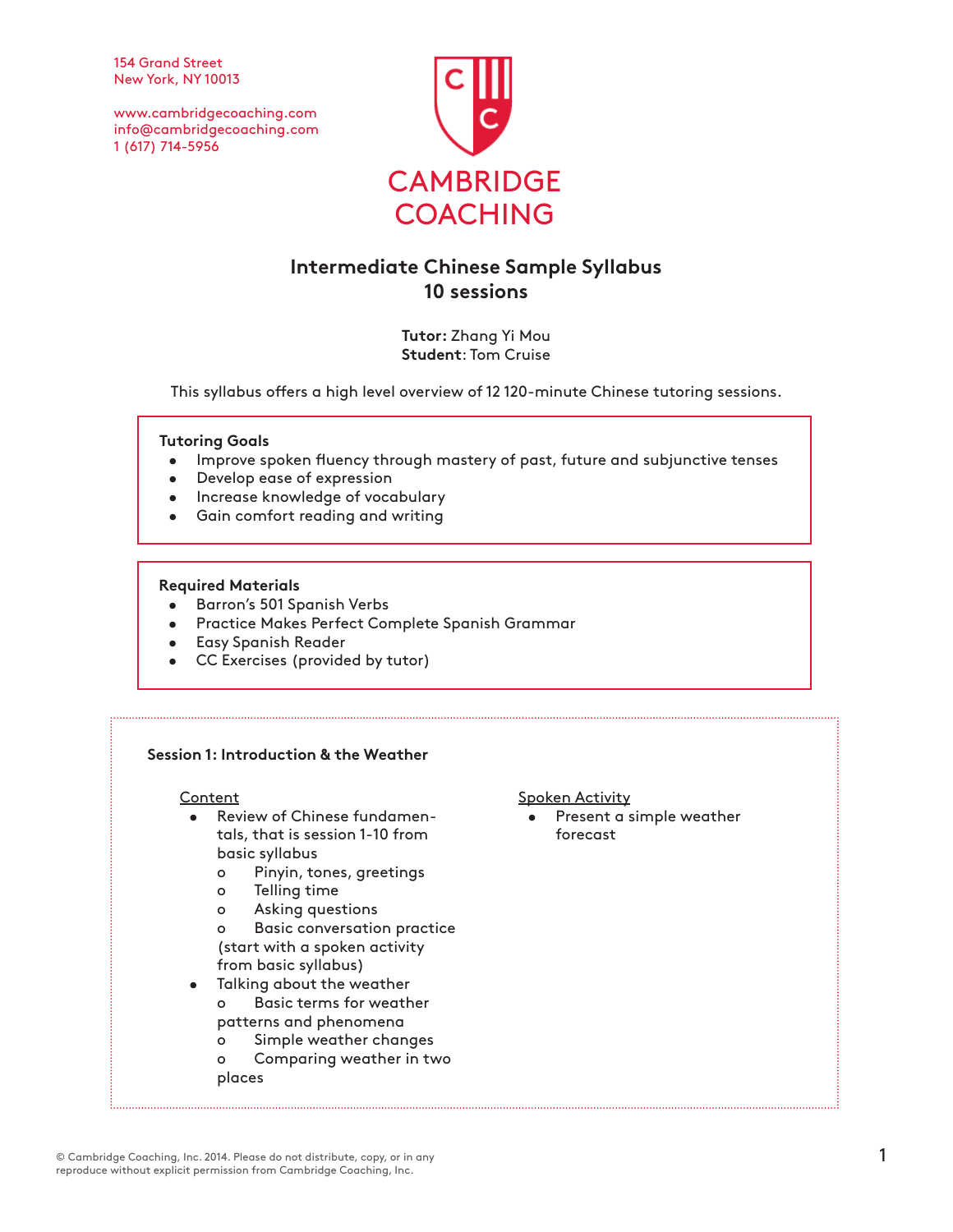#### 154 Grand Street New York, NY 10013

www.cambridgecoaching.com info@cambridgecoaching.com 1 (617) 714-5956



| <b>Session 2: Dining</b>                                                                                                                                          |                                                                                                                                                |
|-------------------------------------------------------------------------------------------------------------------------------------------------------------------|------------------------------------------------------------------------------------------------------------------------------------------------|
| Content<br>Ordering dishes<br>Dietary preferences and restric-<br>tions<br>Rushing orders, recommending<br>dishes<br>Paying for meal                              | <b>Spoken Activity</b><br>Talk through a dinner experience                                                                                     |
| <b>Session 3: Seeing a Doctor</b>                                                                                                                                 |                                                                                                                                                |
| Content<br>Make a doctor's appointment<br>$\bullet$<br>· Talk about sickness symptoms<br>Understand and report medica-<br>$\bullet$<br>tion instructions          | <b>Spoken Activity</b><br>Be a patient presenting cold<br>symptoms (set up appointment,<br>meet doctor/tutor, acquire med-<br><i>ication</i> ) |
| <b>Session 4: Dating</b>                                                                                                                                          |                                                                                                                                                |
| Content<br>Describe your date or significant<br>other<br>Invite someone on a date<br><b>Accept dates</b><br>Decline dates                                         | <b>Spoken Activity</b><br>End a phone conversation with-<br>out hurting the other person's<br>feelings                                         |
| <b>Session 5: Renting an Apartment</b>                                                                                                                            |                                                                                                                                                |
| Content<br>Name pieces of furniture<br>$\bullet$<br>• Name your preferences on loca-<br>tion and amenities<br>Negotiate rent, utilities and se-<br>curity deposit | <b>Spoken Activity</b><br>Describe your current living<br>quarters, with rent and utilities                                                    |